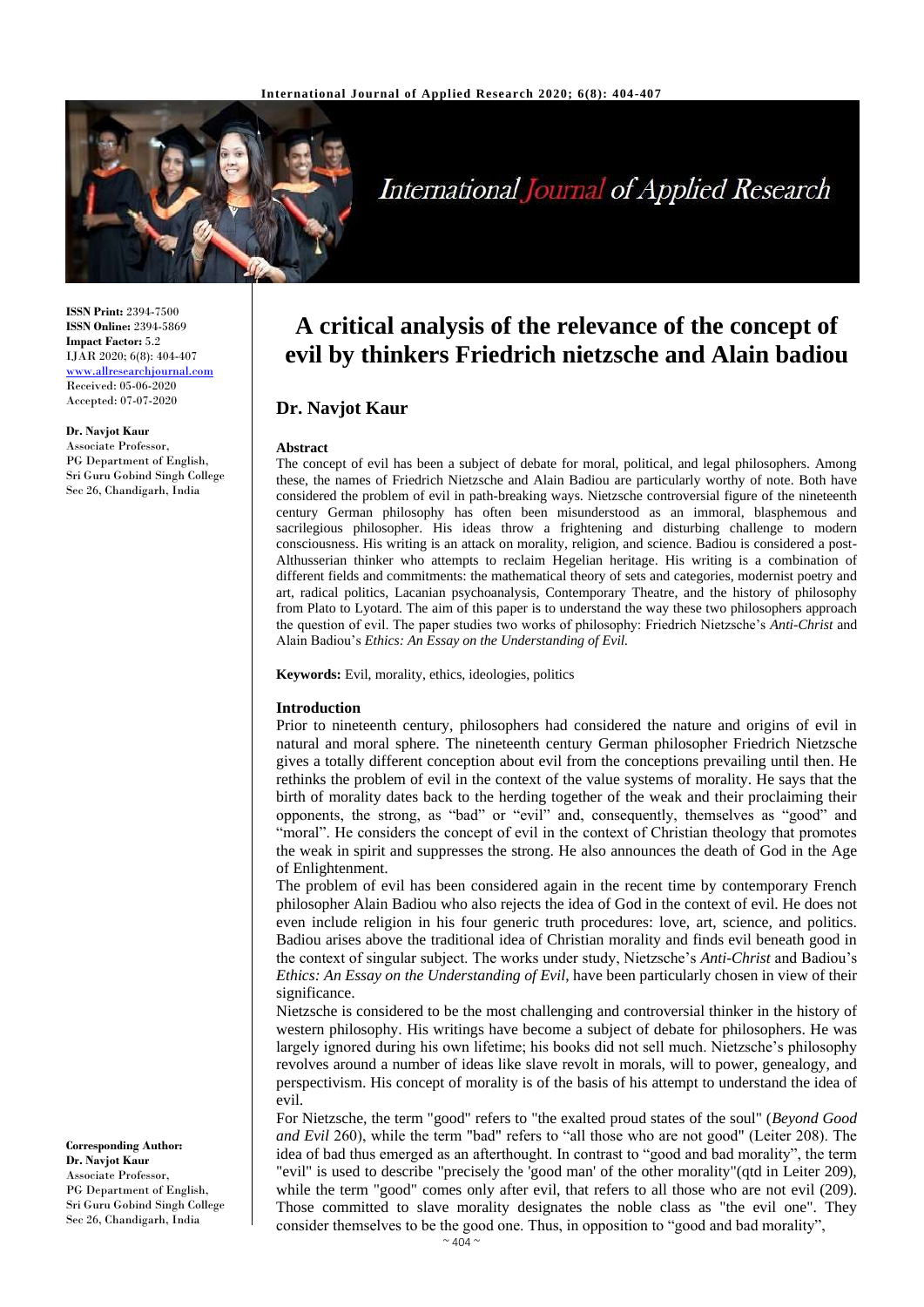#### International Journal of Applied Research [http://www.allresearchjournal.com](http://www.allresearchjournal.com/)

"good and evil morality" came as a rejection of the noble class. It reflected the poisonous attitude of *ressentiment*  towards everything that was noble and powerful (209).

Nietzsche believes that Christianity considers the highest spiritual values as sinful, deceptive, and tempting. He also maintains that pity is contrary to the law of development. It defends declining values and whatever is hostile to life. Nietzsche links pity with nihilism and the negation of life. For Nietzsche, though pity is considered to be a source of all virtues, yet it becomes a weakness in noble morality. Nietzsche attacks both the idealist and the priest for their nature. They show "disdain for 'understanding', the 'senses', 'honour', 'the good life', and 'science' (*Anti-Christ* 8). Nietzsche condemns priest by calling him the professional negater, slanderer, and poisoner of life (8). He holds the view that until we stop believing in priest, we cannot find any answer to the questions of what truth is. Nietzsche's *The Anti-Christ* refers to "the great hermeneutical conflict between the priest and the philologist.

In his *Anti-Christ,* Nietzsche rejects the idea of absolute truth. He argues that Christian God is no longer the real God that deviate people from reason, knowledge, and enquiry. For Nietzsche, God is not God in the real sense if he does not represent the scornful, cunning, and envious feelings to raise the status of humans in society. Nietzsche also introduces two opposing concepts: noble morality and ressentiment morality. Nietzsche argues that Christianity developed in the late Roman Empire that filled the minds of timid slaves with poisonous feelings. The concepts of honesty, spirit, masculinity, pride, beauty, and the freedom of the heart became evil for them due to opposite feelings. Nietzsche argues that the priests introduced the weakest morality by inventing the concepts of troubles, death, hardship, and illness to stop people from thinking.

For Badiou, Philosophy always poses a new questions or examines old questions in a new light. He shows a unique relationship of philosophy with desire, truth, politics, psychoanalysis, art, and cinema. Badiou states that philosophy has four generic truth procedures -- love, art, science, and politics. He does not include religion and God in the category of truth procedure. He emphasises the idea of singular subject. Evil can be cured only if the subject is willing to take steps against this. He argues that there is evil if the humanity is not emancipated. He blames liberal capitalism and democracy to spread evil in the society. For him, democracy cannot be possible in the capitalism. He also exposes the ideologies of Fascism and Communism that appear different but they are similar. Badiou argues that the egalitarian politics has not resolved the power of state. The politics exercised in the name of emancipation becomes terror only. Badiou argues that evil is not constrained within the area of liberal capitalism only, rather it will change its way the moment it is subordinated to humanistic and Christian morality. Thus, Badiou wants to rise above the traditional idea of Christian morality, and wants to find evil beneath Good in the context of singular subject. Badiou *Ethics* "could be seen as a highly sublimated challenge for all that could be named as totalitarian universal, metaphysics of our time" (Jevremovic). The book also sheds light on the totalitarian nature of western countries in the guise of democracy a tension between America and Europe, and the American imperialism and European slavery. Badiou calls it democratic totalitarianism (Jevremovic).

Badiou, like Nietzsche, starts his enquiry into the theory of good in order to understand evil. He clarifies that if we go on proposing another theory of evil, then it is natural that another theory of good will emerge out of it. If we compromise on the particular question of good, then it becomes evil. There is evil if we cease to find the truth behind the situation. There is evil if we stop to follow politics that may liberate humanity from evil. As he says, "Evil is the moment when I lack the strength to be true to the Good that compels me" (Cox and Whalen). There is evil if the subject becomes egoistic for his own self-interest. One becomes de-subjectivized in the egoistic self-interest and interrupts the progress of a truth. As Badiou says: "one can, then, define evil in one phrase: evil is the interruption of a truth by the pressure of particular individual interests" (Cox and Whalen).

Badiou mentions both external and internal evil. He is aware of the fact that every subject is a mixture of multiple of beings, and this multiple of beings refers further to an infinite number of beings. He answers that everyone is capable of doing everything. He mentions that we have seen good people becoming torturers over insignificant things. The idea of this human species is rooted in animal species. He mentions that this whole process of brutalizing other lies in the lack of goodness which we must have for others. He ascribes good and evil to the rules of impulses. The question of evil arises when one proclaims the good and the others renounce it.

Badiou rejects the idea of natural morality and formal morality propounded by Rousseau and Kant, respectively. He maintains that the natural state of human animal has nothing to do with good and evil. Badiou argues that the natural state of human animal has no connection with good and evil. Like Nietzsche, he also gives the example of Roman civilization where torture was not a part of evil. Badiou furthers maintains that there are circumstances where cruelty becomes necessary, and there are situations where pity becomes a contempt for others. It is difficult to base the concept of good and evil in the structure of human animal. So the idea of torture has nothing to do with good and evil. Like Nietzsche, he also rejects kant's "Categorical Imperatives". He argues that the becoming-subject depends not upon us, but on the singular situations. Evil exists only in context of a subject, but not for a pre-subjectivized human animal.

According to Badiou, "Contemporary ethics" is intrinsically conservative and regulative. He believes that Contemporary ethics presumes a priori evil that comes in the form of violence and suffering. A defensive ethics on the basis of "human rights" is imposed upon people by contemporary ethics. Badiou informs us that this contemporary ethics has become a dynamic relational discourse where few are suffering as objects in the hands of those who are practicing such ethics. Contemporary ethics attempts to protect the "marginalized", excluded, or 'Third World' victims. Badiou in his *Ethics: An Essay on the Understanding of Evil*  exposes the ideologies of the western countries that work for the welfare of Third World (xiii). Badiou ascribes the singularity of evil to the singularity of politics. He gives the example of Nazis politics that was nothing less than a false event. For Badiou, there are three dimensions of truthprocess: event, fidelity, and truth. Event, according to Badiou, is something which brings to pass 'something other' than the situation, opinions, and instituted knowledge.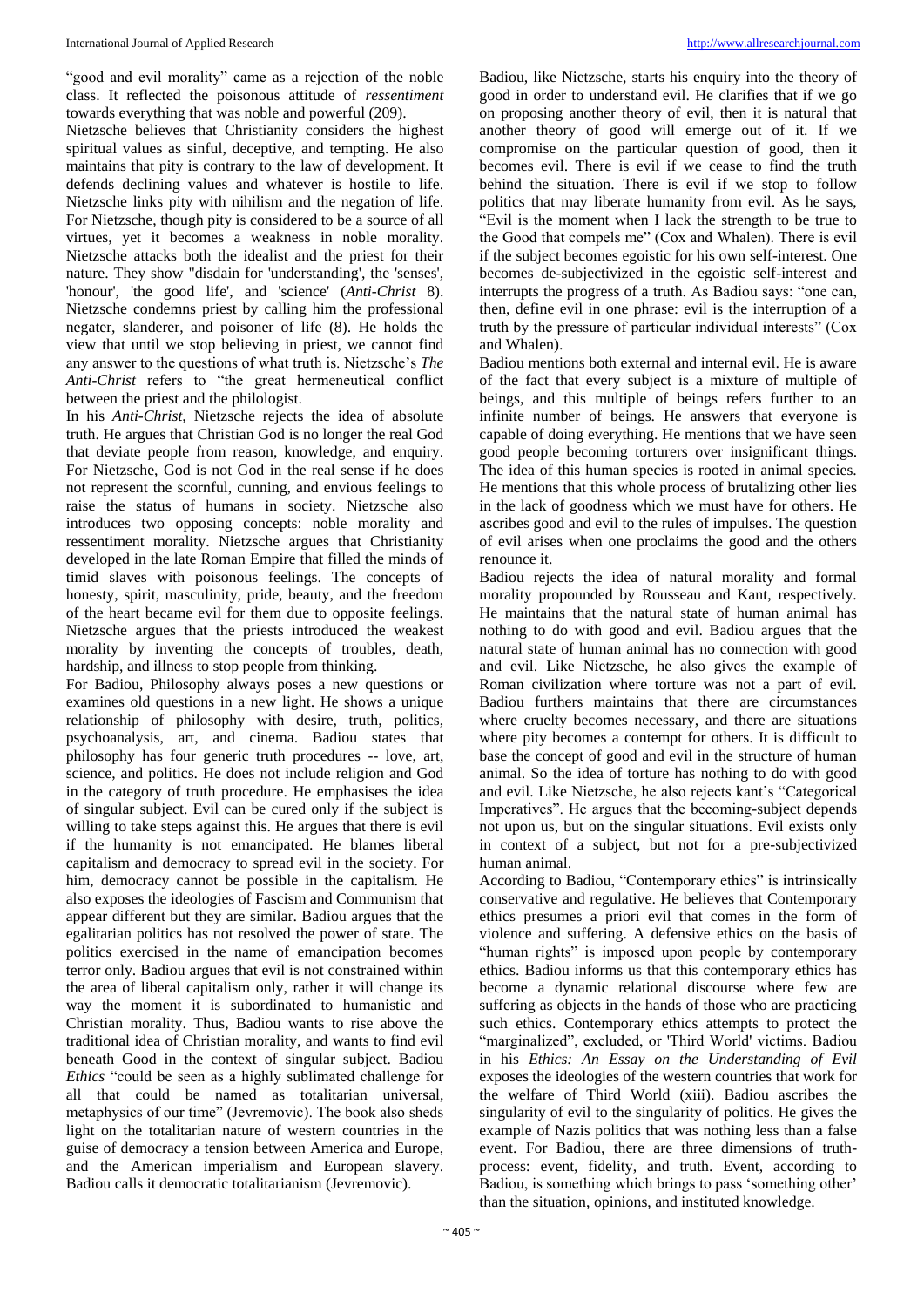Badiou further describes evil in the context of these three dimensions of truth process. He gives three forms of evil: Simulacrum (related to the event), Betrayal (related to the fidelity), and the forcing of the unnamable (related to the power of the true). Badiou explains the first form of evil that is simulacrum and terror from the point of view of Nazi politics. Badiou clarifies that every subject or 'some-one' faces a moments of crisis in the truth process, though this truth- process remains untouched by crisis. This truth process initiated by an event goes to the extent of infinity. Badiou opines that it is possible for the truth-process to name and evaluate all the elements of the objective situation. He emphasises the power of subjective language that is able to change the world. Every element could be judged in the given context. This element could also be named and judged through the discourse between human animals. Badiou gives us the idea that in order to understand the singularity of truth, we must communicate and express our ideas. We ourselves are the exposure to the becomingsubject. There is no history without our own. The world will remain beneath the true and the false (85). It is beneath good and evil. The good is hidden beneath the singularity of truth. The power of truth is also a kind of powerlessness (85).

It means that the false truth cannot reduce the reliability of the power of truth. Badiou argues that if the power of truth shows its absoluteness then it becomes evil. This evil attempts to eliminate the opinions of the human animals. Badiou calls this form of evil as disaster. The truth which is induced by the absoluteness of its power, such a truth with its total power is unable to name all the elements of the situation. There is also a category of opinions and the languages of the situation. Badiou calls this element the unnamable of a truth. At last, Badiou says that we have the potential to name the unnamable in the language of the situation, though it is difficult to determine in the case of a particular type of truth-process as in love, mathematics, or politics. "Evil in this case is to want, at all costs and under condition of truths to force the naming of the unnamable, and it is the principle of disaster" (Hallward 86).

In conclusion, it may be stated that the idea of evil has considerably changed from nineteenth century to present time. Nietzsche, in the nineteenth century, throws a major challenge by considering evil in a new light. He enables philosophers to ask fundamental questions about evil from an entirely new perspective. He introduces two opposing concepts: 'noble morality' and '*ressentiment* morality' for a better understanding of evil. *Ressentiment* morality refers to the rejection of everything that affirms life, such as success, power, and beauty. It views affirmation of life as evil and reprehensible. Nietzsche considers evil specifically in the context of Christian morality that, according to him, has made human beings too weak and impotent to stand up against anything that is life-denying.

Nietzsche argues that with the rejection of universal moral law human beings have led themselves to nihilism. Just as he charted a new course of thinking about evil, Badiou has done the same in our time. Badiou, like Nietzsche, challenges the way evil has been considered in modern times. The idea about God's existence is no longer prevalent in the present time. Unlike Nietzsche, Badiou does not even include God in his truth procedure. He considers evil as it appears in the wake of the mass horrors of the twentieth century, particularly the atrocities in Nazi Germany, Stalinist Russia, and Cambodia under Pol Pot. Following

Nietzsche, he also starts his enquiry with evil instead of good. Like Nietzsche, he also rejects Kant's "categorical imperative". He considers evil as something deeply subjective. He is also following the legacy of Nietzsche by rejecting the popular situations. He warns us against any political or religious groups that propagate as a simulacrum of truth. He mentions three types of evil: first, the simulacrum of truth as an actual truth; second, the betrayal of fidelity to the process of truth; third, imposition of one's own truth as an absolute on others by means of the power of terror. All these three types of evil are prevalent in the modern times. While Nietzsche remains relevant, he is no longer sufficient if we are to understand our world. For this, Badiou's ideas are needed today.

## **References**

- 1. Badiou, Alain. Ethics: An Essay on the Understanding of Evil. Translated and introduced by Peter Hallward, Verso 2001.
- 2. Nietzsche, Friedrich. Nietzsche: The Anti-Christ, Ecce Home, Twilight of the idols And other Writings. Edited by Aaron Ridley and Judith Norman, and translated by Judith Norman, Cambridge University Press 2005.
- 3. Beyond good and evil: Prelude to a Philosophy of the Future. Edited by Rolf-Peter Horstmann and Judith Norman, and translated by Judith Norman, Cambridge: Cambridge University Press 2002.
- 4. Ansell-Pearson, Keith. Nietzsche on autonomy and morality: the challenge to political theory. Political studies 1991;39(2):270-286.
- 5. Nietzsche and Modern German Thought. New York: Routedge 1991.
- 6. Barker Jason. Alain Badiou: A Critical Introduction. Pluto Press 2002. pp 189.
- 7. Bartlett AJ*.* Badiou and Plato: An Education by Truths. Edinburgh: Edinburgh University Press 2011.
- 8. Bosteels Bruno. Badiou and Politics: Post-Contemporary Interventions. Durham, NC: Duke University Press 2011.
- 9. CP. Nietzsche der Antichrist, by Paul Schwartzkopff." The Monist 1903;13(3):467-468. Accessed: 15/05/2014, www.jstor.org/stable/27899417
- 10. Clark, Maudemaire. Nietzsche on Truth and Philosophy. Cambridge: Cambridge University Press 1990.
- 11. Cox, Christoph, and Molly Whalen*.* "On evil; an interview with Alain Badiou*." Cabinet Magazine Online* 2001;5:2
- 12. Hallward Peter, translator. *Ethics: An Essay on the Understanding of Evil.* By Alain Badiou,
- 13. Verso, London 2001.
- 14. Jevremovic, Peter. "Review Ethics: An Essay on the understanding of Evil." Verso Books, 2001. Review of Ethics: An Essay on the understanding of Evil, by Alain Badiou. Metapsychology Online Reviews, 12 Oct 2001;2(41). metapsychology.mentalhelp.net/poc/view\_doc.php?type

 $=$ book&id=719

- 15. Leiter Brian*.* The Routledge philosophy Guidebook to Nietzsche on Morality. Routedge 2002.
- 16. Rashdall, Hastings. The theory of Good and Evil: A treatise on moral philosophy. Oxford at the Clarendon Press 1907;2:211.